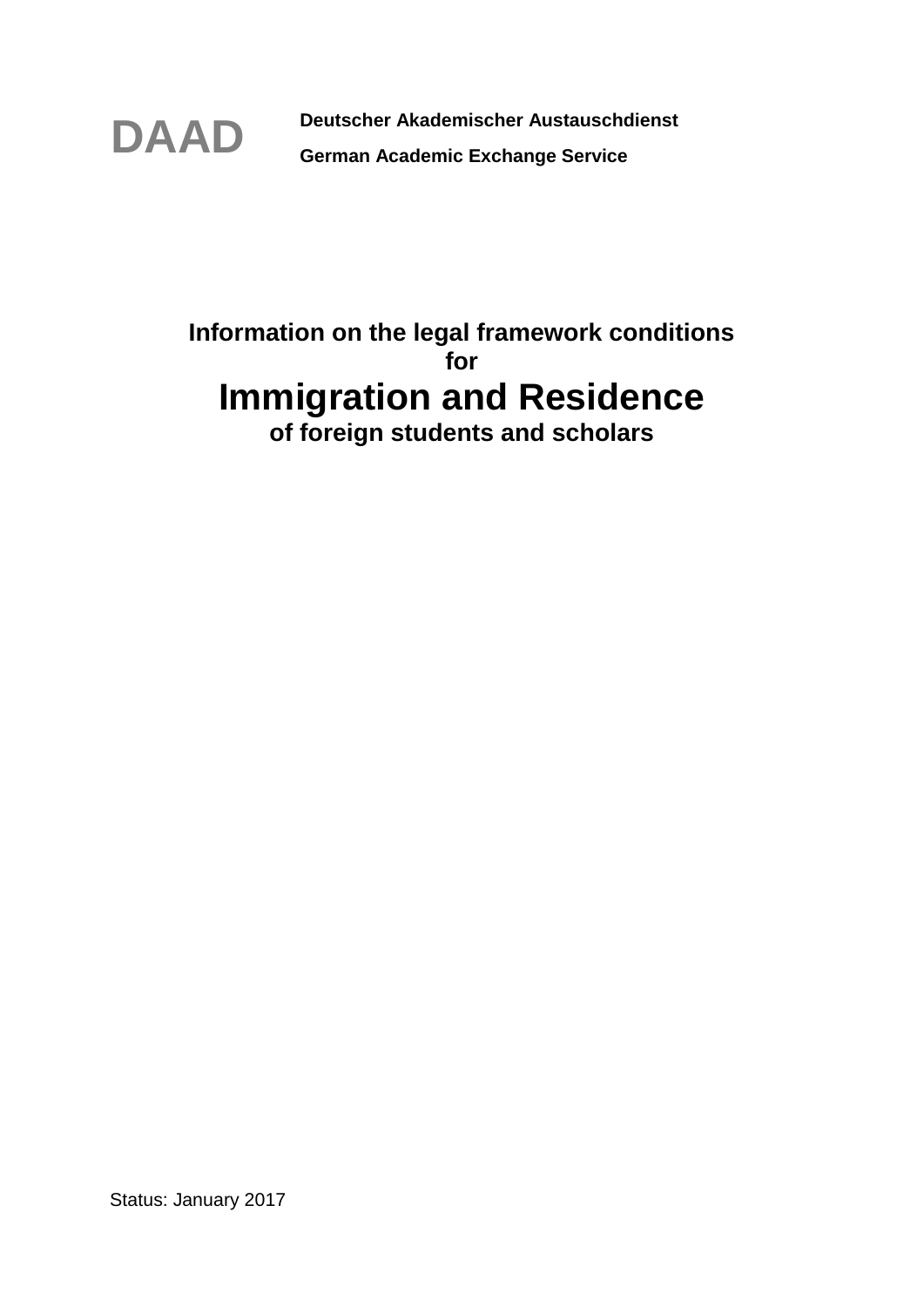## **Introduction**

In this information leaflet, the most important rules of the right of residence are described as relevant for the issues of students and scholars entering and staying in the country. The topics are treated in a chronological order: from the time before entering the country to the stay for studies or research in Germany until the time after the completion of the studies or scientific project.

The information leaflet primarily addresses international offices and other points of contact at German universities that advise and assist in legal aspects relating to the right of residence. In addition, it can also be used by international students and academics of course, who would like to obtain information about the legal situation in Germany. For this reason, the text is also available in an English language version.

This information leaflet is not intended to be exhaustive and reflects the situation of **January 2017**. Although it has been drafted with the greatest possible care, liability for substantive correctness cannot be accepted.

We always appreciate information about new developments and possible additions. Contact: adenberg@daad.de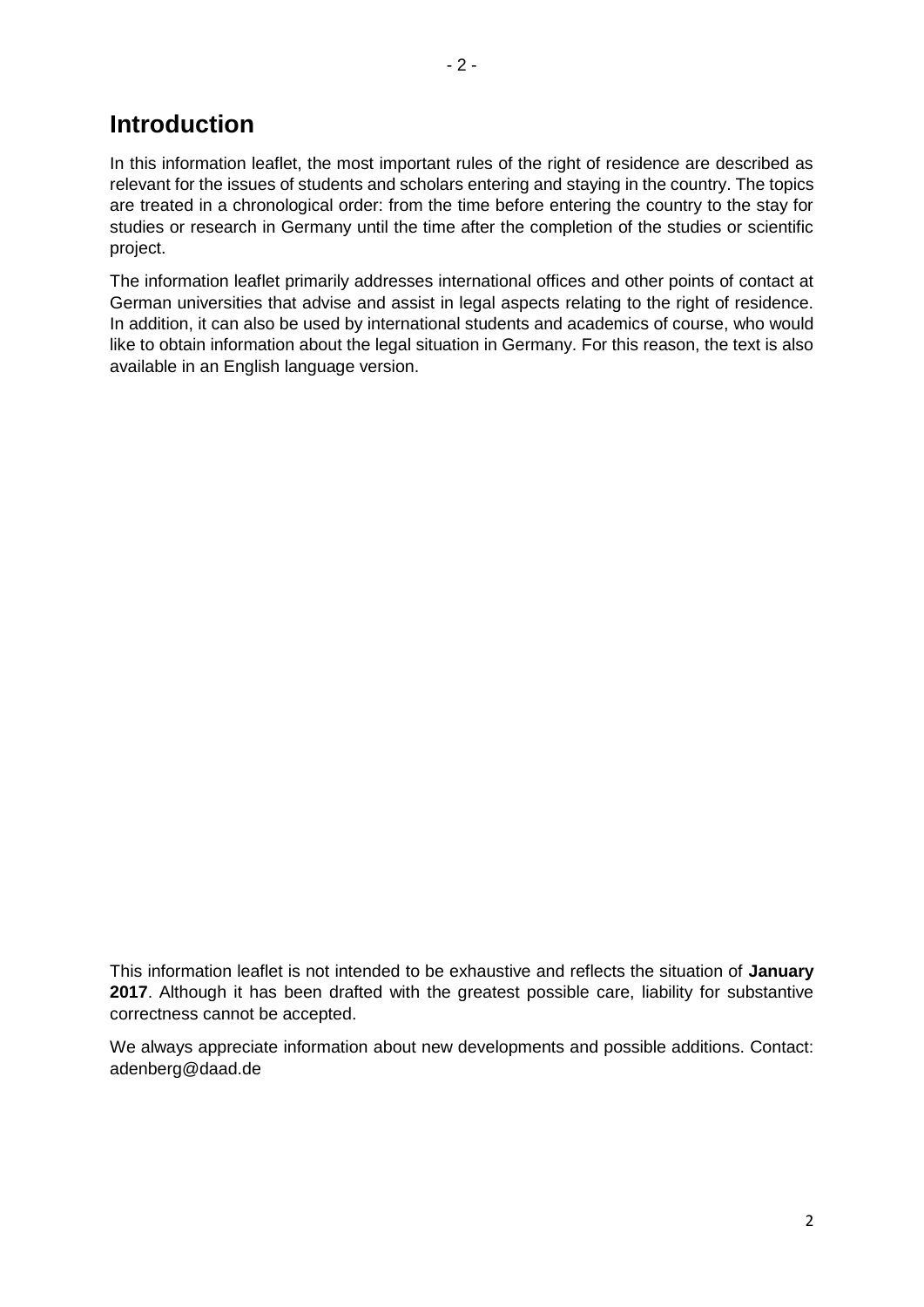# **Contents**

| 1            |       |         |                                                                     |  |  |
|--------------|-------|---------|---------------------------------------------------------------------|--|--|
|              | 1.1   |         |                                                                     |  |  |
|              |       | 1.1.1   |                                                                     |  |  |
|              |       | 1.1.2   |                                                                     |  |  |
|              |       | 1.1.2.1 |                                                                     |  |  |
|              |       | 1.1.2.2 |                                                                     |  |  |
|              |       | 1.1.2.3 |                                                                     |  |  |
|              |       | 1.1.2.4 |                                                                     |  |  |
|              | 1.2   |         |                                                                     |  |  |
| $\mathbf{2}$ |       |         |                                                                     |  |  |
|              | 2.1   |         |                                                                     |  |  |
|              | 2.2   |         |                                                                     |  |  |
|              | 2.2.1 |         |                                                                     |  |  |
|              |       | 2.2.2   | Residence for the exercise of gainful employment: academic work  15 |  |  |
|              |       | 2.2.3   |                                                                     |  |  |
| 3            |       |         |                                                                     |  |  |
|              | 3.1   |         |                                                                     |  |  |
|              | 3.2   |         |                                                                     |  |  |
| 4            |       |         |                                                                     |  |  |
|              | 4.1   |         |                                                                     |  |  |
|              | 4.2   |         |                                                                     |  |  |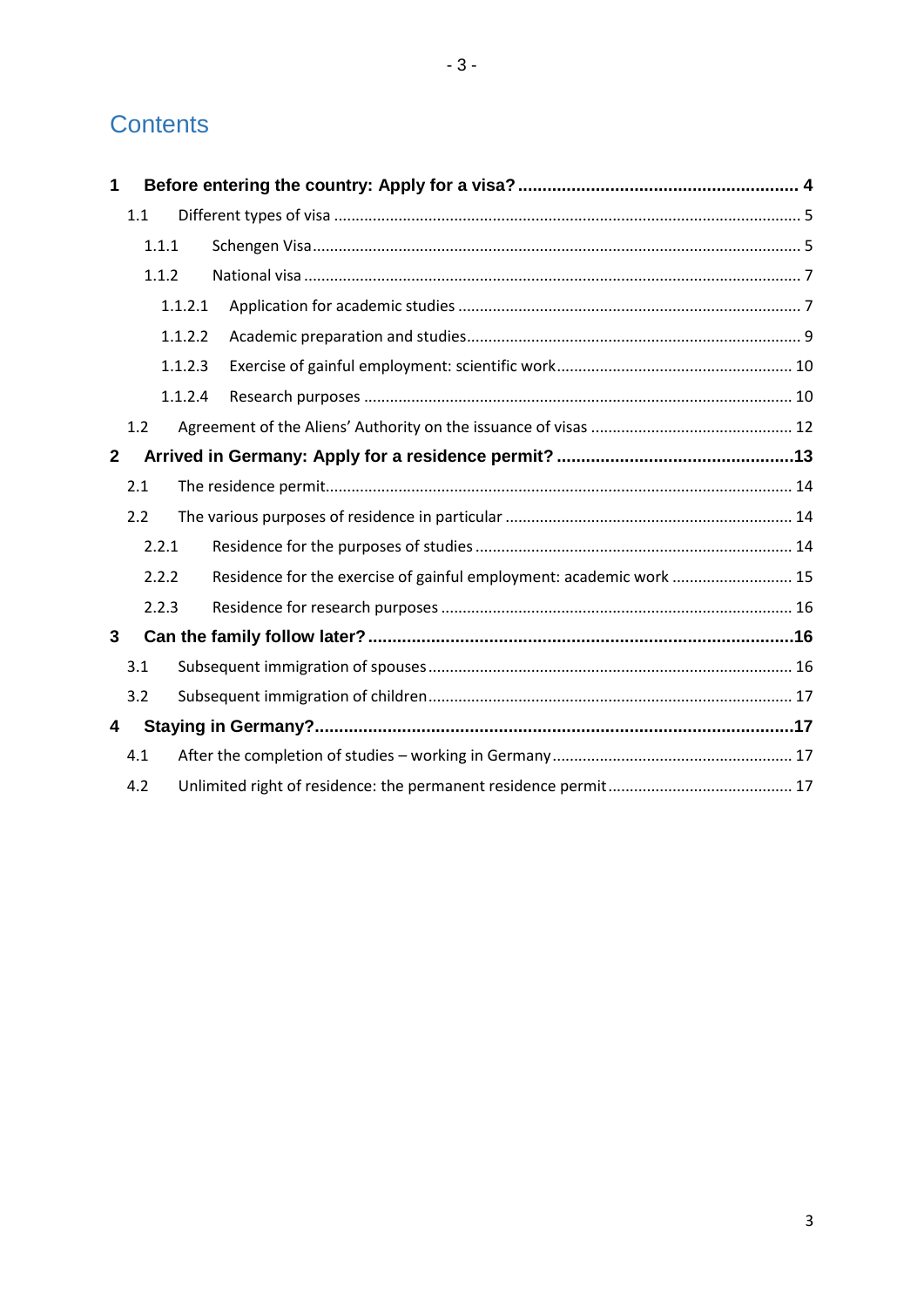# <span id="page-3-0"></span>1 Before entering the country: Apply for a visa?

In general, foreign nationals require a visa to enter Germany. Depending on the country of origin, the purpose of the stay and the planned duration of the stay, exemptions and simplification measures may be provided in respect of this requirement. This generally applies to: EU citizens and nationals of the European Economic Area (EEA) enjoy freedom of movement based on the Act on the General Freedom of Movement for EU citizens (EU Freedom of Movement Act) and they may enter the country without visa.

When a visa is granted, the visa appended in the passport permits both entry into the country as well as the preliminary stay. Anyone who needs a **visa** must always obtain it in their home country **before entering the country**. Responsibility for granting the visa lies with the German diplomatic missions (usually the embassy or consulate general) or, for some visa types (a socalled Schengen visa), with the diplomatic missions of the other signatory states of the Schengen Agreement at the place where the foreign national maintains his/her usual place of residence*.* A visa should be applied for at **a very early stage** before the planned entry into the country, which takes into account the possibility of long waiting or processing times.

If a visa requirement applies, entering the country without visa is not permitted and consequently illegal.

The following groups of people do not require a visa for entering the country if the conditions described below apply; for them, it is sufficient to merely have a valid travel document (usually a passport):

- EU citizens: EU Member States are Belgium, Bulgaria, Denmark, Estonia, Finland, France, Greece, Great Britain, Ireland, Italy, Latvia, Lithuania, Luxembourg, Malta, the Netherlands, Austria, Poland, Portugal, Romania, Sweden, Slovakia, Slovenia, Spain, the Czech Republic, Hungary and Cyprus. For nationals of these countries, a valid national identity card or official ID is sufficient for entering the country.
- Members of the European Economic Area (EEA): Member States are Iceland, Liechtenstein and Norway. Here, too, a valid national identity card or official ID is sufficient for entering the country.
- Family members from third countries (spouses and underage, unmarried children) of EU citizens and nationals from EEA countries, provided that they have a valid residence title of another EU or EEA State.
- Nationals of Switzerland
- Nationals of Australia, Israel, Japan, Canada, South Korea, New Zealand and the USA. For a stay longer than three months, nationals of these countries can apply for the required permission to stay in Germany.
- So long as there is no intention to pursue gainful employment: Nationals of Andorra, Brazil, El Salvador, Honduras, Monaco and San Marino. This means that no entry visa is required for students from these countries if they do not intend to pursue gainful employment before or after the studies. Activities accompanying the studies that are exempt from approval remain unaffected by this rule, since the studies are the main purpose of the stay. If an occupation as a (visiting) academic does not exceed the time period of three months within one year, the occupation will not be considered gainful employment in the definition of residence law. Therefore, citizens of the mentioned countries do not need a visa for such work. For a stay longer than three months, a residence permit can also be applied for in Germany if the country was entered without a visa.
- If only a short stay is planned that does not exceed three months altogether and if there is no intention to pursue gainful employment: Nationals of the countries Antigua and Barbuda,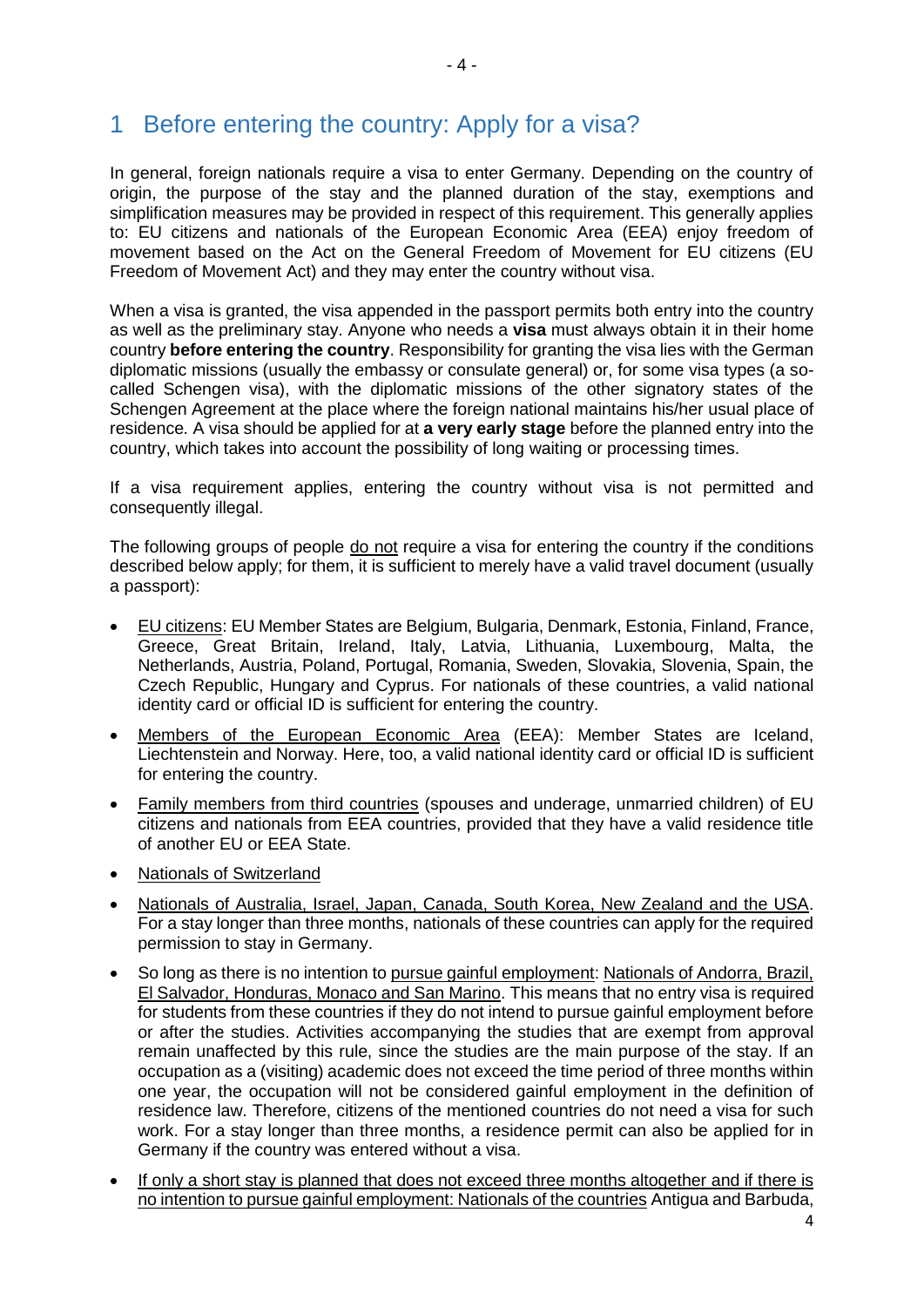Argentina, Bahamas, Barbados, Brunei Darussalam, Chile, Costa Rica, Dominica, Grenada, Guatemala, Kiribati, Colombia, Malaysia, the Marshall Islands, Mauritius, Mexico, Micronesia, Nicaragua, Palau, Panama, Paraguay, Peru, the Solomon Islands, Samoa, Seychelles, Singapore, St. Kitts & Nevis, St. Lucia, St. Vincent & Grenadines, Timor-Leste, Tonga, Trinidad & Tobago, Tuvalu, Uruguay, Vanuatu, the Vatican City, Venezuela and the United Arab Emirates.

For nationals of the countries Albania, Bosnia-Herzegovina, Macedonia, Moldova and Montenegro, these rules apply to holders of biometric passports.

For nationals of Hong Kong, Macau, Serbia and Taiwan, these rules apply to holders of passports with particular characteristics.

It is not possible to extend these stays beyond three months without a visa. The country must be left after three months. If a longer stay or gainful employment subject to approval is intended, it is a mandatory requirement to enter into the country with a national visa. Holders of national passports of states that do not require a visa for entering into Germany, may generally not stay in the national territory for longer than 90 days per half-year without a visa. In addition, they may not take up gainful employment during this period.

- Researchers, who are approved in another EU Member State according to the EU Directive on a specific procedure for admitting third-country nationals for the purposes of scientific research and who enter Germany in the context of their research, provided that they work otherwise in a Schengen State or pursue their research activity in Germany for a maximum of three months during any twelve-month period.
- You can find an updated overview of the visa requirement here: [http://www.auswaertiges](http://www.auswaertiges-amt.de/DE/EinreiseUndAufenthalt/StaatenlisteVisumpflicht_node.html)[amt.de/DE/EinreiseUndAufenthalt/StaatenlisteVisumpflicht\\_node.html](http://www.auswaertiges-amt.de/DE/EinreiseUndAufenthalt/StaatenlisteVisumpflicht_node.html)
- On the website of the Ministry of Foreign Affairs at [www.diplo.de/visa,](http://www.diplo.de/visa) you can find answers to the most frequently asked questions about this topic, including the respectively current visa regulations for all countries.

## <span id="page-4-0"></span>1.1 Different types of visa

If a visa is required, it can be issued as either a Schengen visa or a national visa depending on the length and purpose of the stay.

The Schengen visa is issued for a short stay of up to three months per half-year. A national visa is issued for a planned longer stay of more than three months.

Further differentiations are made within these two main groups depending on the respective purpose of the stay. A Schengen visa is issued, for example, for visits, business or touristic stays. A national visa is issued, e.g. for academic studies or taking up gainful employment.

The German diplomatic missions usually provide information on their homepages about the process of visa issuance and the required documents. Applications can often be directly downloaded from the homepage. You can find the addresses of diplomatic missions on the website of the Ministry of Foreign Affairs: [http://www.auswaertiges](http://www.auswaertiges-amt.de/DE/Laenderinformationen/DtAuslandsvertretungenA-Z-Laenderauswahlseite_node.html)[amt.de/DE/Laenderinformationen/DtAuslandsvertretungenA-Z-](http://www.auswaertiges-amt.de/DE/Laenderinformationen/DtAuslandsvertretungenA-Z-Laenderauswahlseite_node.html)[Laenderauswahlseite\\_node.html](http://www.auswaertiges-amt.de/DE/Laenderinformationen/DtAuslandsvertretungenA-Z-Laenderauswahlseite_node.html)

## <span id="page-4-1"></span>**1.1.1 Schengen Visa**

The Schengen visa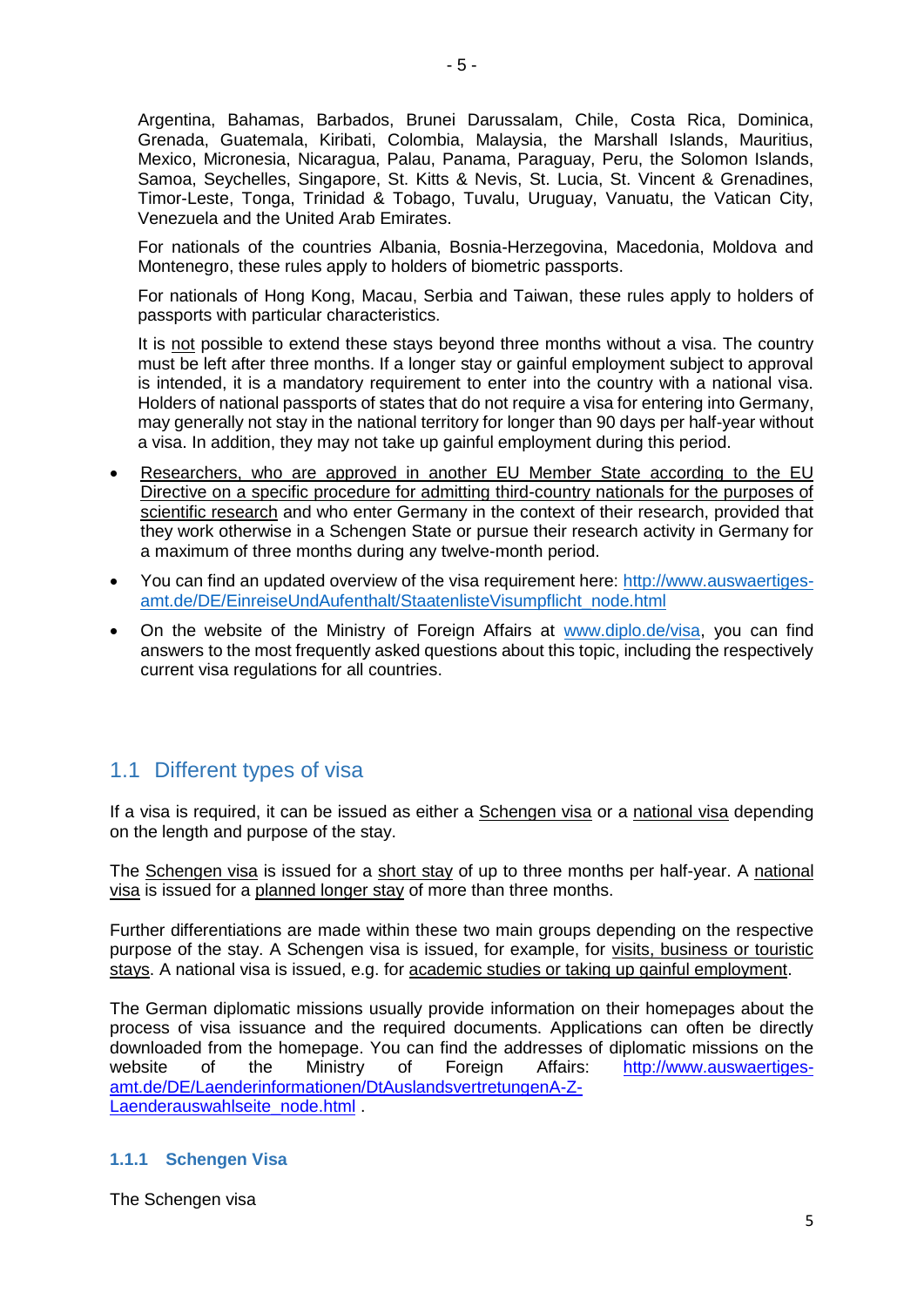- is valid for a stay with a designated purpose for a time period of up to 90 days per 180-day period;
- entitles the holder to free travel and staying within the sovereign territories of the Schengen States (all EU Member States except for Great Britain, Ireland and Cyprus);
- can normally not be extended or redesignated for a different purpose of the stay. An extension is possible only for special exceptions, e.g. if medical treatment is urgently required;
- is issued by the diplomatic missions of the Schengen States.

Foreign nationals, who want to complete higher education studies or a doctorate in Germany, or who would like to complete a research or visiting academic appointment, are urgently advised against entering the German federal territory on a Schengen visa. The absent possibility for extension applies regardless of the purpose for which the short-term visa was issued (e.g. tourist, visitor or business stay); foreign nationals must exit the country when the visa expires.

For participating in a language course, the visa can be issued depending on the duration of the planned language course as a national or Schengen visa (up to three months: a Schengen visa, for more than three months: a national visa). If there is an intention to start academic studies straight after the language course, it is mandatory to specify this in the visa application. For this purpose of the stay, a national visa for the purpose of preparing for academic studies can then be issued. If merely a Schengen visa or a national visa for the completion of a language course (without subsequent stay for academic studies) was applied for, this cannot be converted into a residence permit for the purpose of academic studies. The foreign national must exit the country on expiration of the visa.

Likewise, anyone entering the country on a Schengen visa must verify that their living expenses are covered for the duration of an expected stay in the Federal Republic.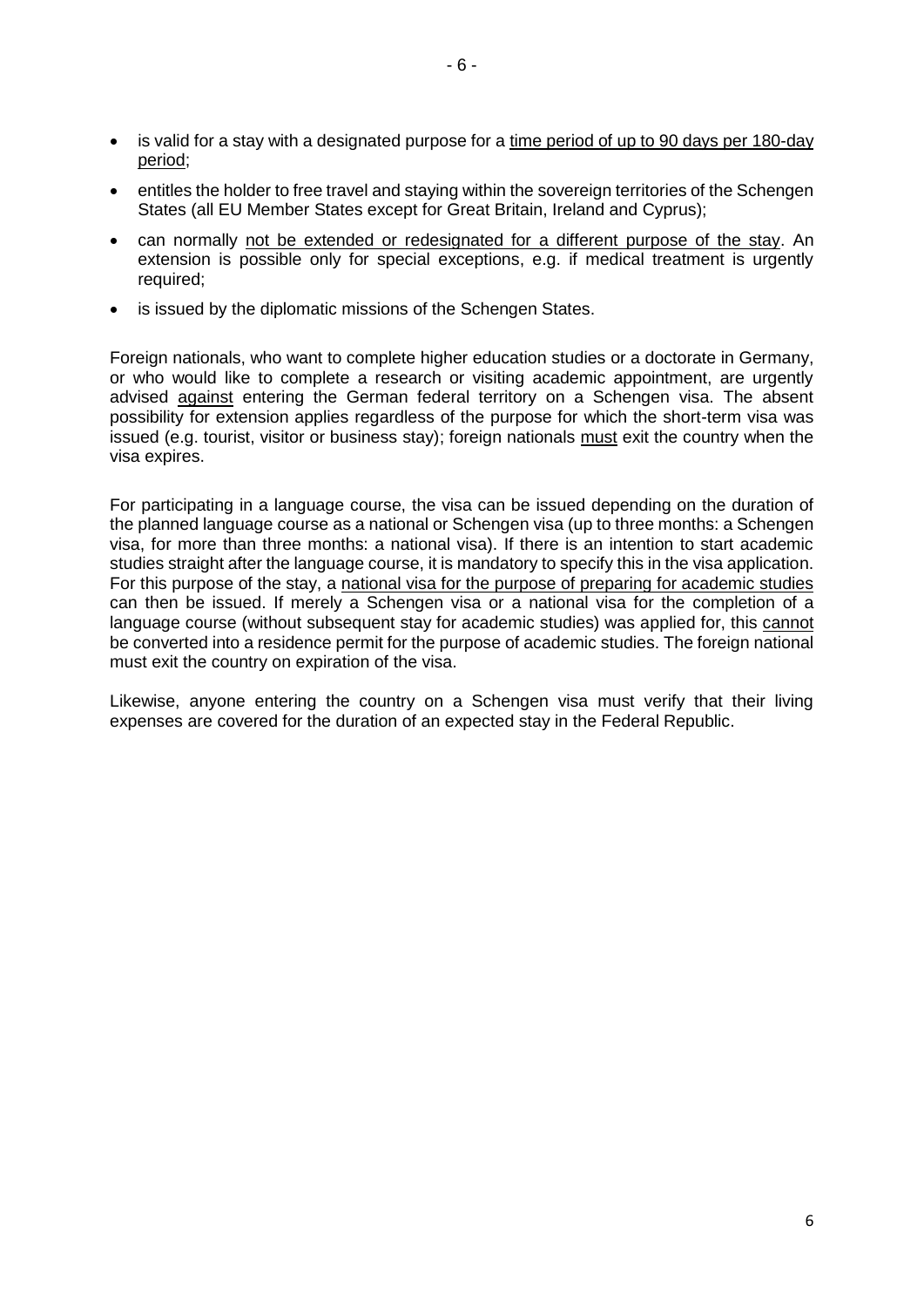### <span id="page-6-0"></span>**1.1.2 National visa**

#### A national visa

- is issued when a longer stay (more than three months) is intended or if gainful employment is to be taken up;
- can only be issued for a validity period from three months to one year or also for a longer period in exceptional cases. The visa's validity period depends on the respectively intended purpose of the stay;
- primarily authorises a stay in Germany. The holders of a national visa, however, can move freely in the sovereign territory of all Schengen States, for a maximum of three months within a period of six months since the date of initial entry into the country. A national visa therefore also includes a Schengen visa at the same time;
- can generally be requested only from the German diplomatic mission in the official district of which the foreign national maintains his/her usual place of residence.

### <span id="page-6-1"></span>**1.1.2.1 Application for academic studies**

Foreign nationals are considered to be prospective students if they are interested in studying in Germany but have not yet been admitted to a public or state-approved university or a public or state-approved preparatory course. The application for academic studies can be tied to learning the German language or guidance on the range of courses offered.

Within the scope of the approval procedure for the issuance of the visa (Sec. 31 (1) Residence Ordinance), the Aliens' Authority usually limits its review to a query of the Alien's Central Registry – it is only checked to see whether the requirements for access to a certain educational institution and the proof of sufficient funds regarding the study visit are met in individual cases when a corresponding review covering the federal territory is deemed necessary based on the information from the German diplomatic mission.

Pursuant to Sec. 31 (1) sent. 3 Residence Ordinance, the approval of the Aliens' Authority is deemed granted if no notice to the contrary is received from the German diplomatic mission within a period of absent objection, which is three weeks and two workdays. The requirements of eligibility for admission, secured financing and holding a passport must be fulfilled in all cases. The period of absent objection does not hinder the Aliens' Authority from granting explicit agreement before the end of the period to accelerate the issuance of the visa in individual cases.

A national visa for the purpose of applying to an academic programme can be granted by way of a discretionary decision (Sec. 16 (1a) Residence Ordinance), if

- the foreign national has not yet been admitted to preparatory courses or university;
- no mandatory regulatory reasons for refusing agreement are given (a regulatory reason for refusal is, e.g. absence of the required passport);
- other public interests are not opposed.

For receiving a national visa, the student applicants must provide the following documentation:

- sufficient health insurance *(cf. Excursion on "health insurance"),*
- sufficient living expenses to cover the duration of the entire validity period of the visa, and
- (for underage students) the permission from the person(s) having the care and custody over the applicant.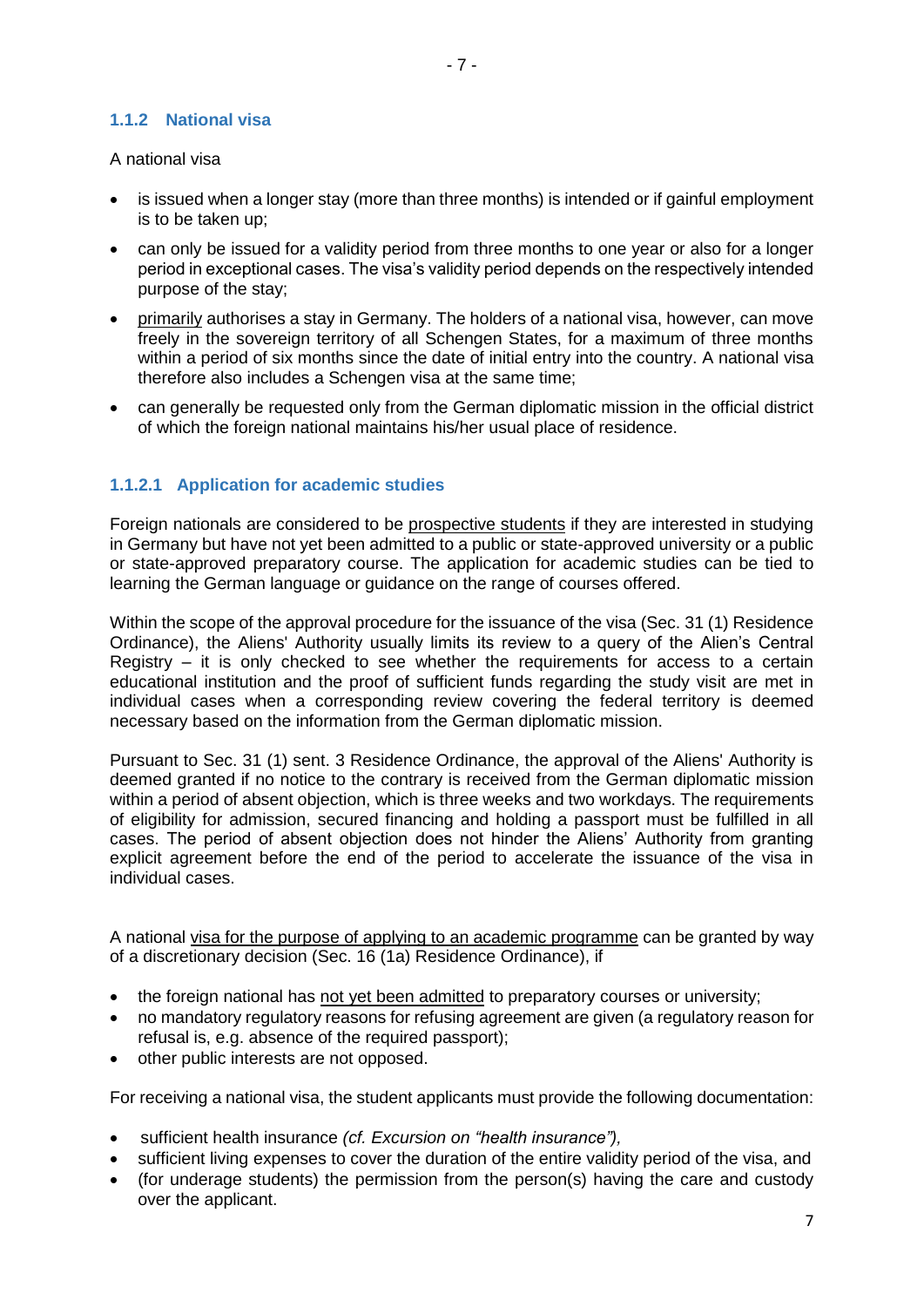- 8 -

If it is reviewed in the individual case whether the conditions for access to a certain educational institution are fulfilled for subsequent studies, it may already be necessary that the following documentation is presented in the application for a visa for a student applicant:

- proof of a qualification for admission to higher education, that enables admission to academic studies in Germany (or attendance of a preparatory course),
- proof of any studies completed thus far.

### **Excursion: Health insurance**

Sufficient health insurance coverage must include the following services:

- medical and dental treatment,
- supply of pharmaceuticals, wound dressings, therapeutic and aid products,
- hospital treatment,
- medical services for rehabilitation,
- **•** services during pregnancy and birth.

Anyone who has health insurance from a statutory health insurer has sufficient health insurance coverage in any case (Sec. 2 (3) sent. 3 Residence Ordinance).

In addition, proof of sufficient funds for a subsequent academic stay may already be requested in the application for a student applicant visa. This is a discretionary decision. The proof of sufficient funds is mainly only required by the Aliens' Authority in the federal territory when the conversion of a student applicant visa into a residence permit for applying to an academic programme or for attending an academic programme is requested.

### **Excursion: Proof of sufficient funds**

The proof of sufficient funds is intended to demonstrate that sufficient resources to finance sustenance are available initially for the duration of one year so that no welfare benefits of the host state need to be used during the stay. Students as well as student applicants from third states must give proof of their resources in the amount of the maximum rate of German student loan system ("BAföG") (Sec. 2 (3) sent. 5 Residence Ordinance) (currently inJanuary 2017 €735 per month, thus €8,820 per year). For each calendar year, the applicable amount is published by the Federal Ministry of the Interior in the Federal Bulletin.

Proof of sufficient funds can be provided (cf. Sec. 16.0.8.1/16.0.8.2 of the General Administrative Terms on the Residence Ordinance) by:

- demonstration of the income and asset situation of the parents **or**
- a formal declaration to the Aliens' Authority or diplomatic mission stating that the living expenses will be assumed for the foreign student **or**
- payment of a security deposit to a frozen account in Germany **or**
- deposit of a bank guarantee from a financial institution in the federal territory, which must be renewed each year, **or**
- scholarships financed from German public funds or scholarships from a sponsorship organisation accredited in Germany or scholarships from public funds of the country of origin if the Ministry of Foreign Affairs, the Deutsche Akademische Austauschdienst or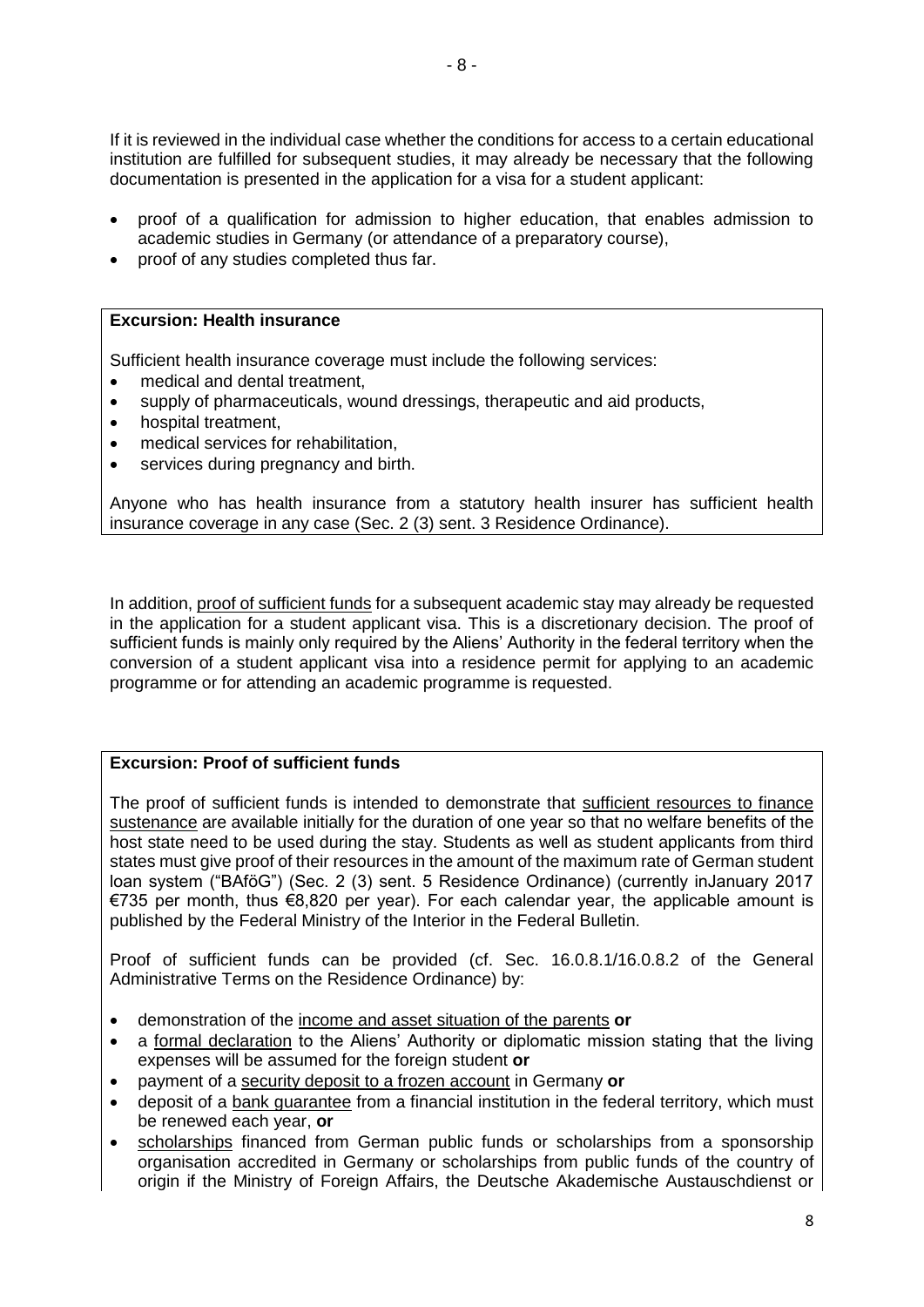another German organisation funding the scholarship has made the referral to the German university.

Not all options for providing proof of sufficient funds will be accepted in all cases. Often, the authorities insist on opening a frozen account and on the payment of the corresponding security deposit.

The national visa for student applicants is issued for a validity period of three months. It can be extended as a resident permit for six months by the Aliens' Authority. This is tied to the requirement that the student applicant gives proof of admission to an academic programme or admission to a German language course in preparation for academic studies or a preparatory academic course within this time period. The maximum length of stay for applying to an academic programme is thus nine months. This residence period as a student applicant prior to admission to a course in preparation for academic studies is not counted towards the length of stay for the course preparing for academic studies such as language courses, preparatory courses or preparatory work placements.

If the foreign national, who entered the country on a national visa for academic application, decides during the information and guidance stay, particularly upon admission to an academic programme that he/she wants to extend his/her stay, the Aliens' Authority can change the preliminary residence title associated with the national visa into a residence permit for academic preparation or academic studies. Proof of admission to an educational institution and documentation that is not yet demanded in the application for the visa (*see below*) must be submitted at this point in time*.*

## <span id="page-8-0"></span>**1.1.2.2 Academic preparation and studies**

Pursuant to the residence law, foreign nationals are considered students if they are admitted to academic studies at a state or state-approved institution of higher education (university, teaching college, art college, university of applied sciences, etc.) or a comparable educational institution, a university of cooperative education and a state-approved provider of preparatory courses.

A visa for a stay for the purposes of academic studies is regularly granted in the form of a national visa because a longer stay is intended (longer than three months). Students must fulfil the following conditions to receive a national visa for preparation for studies or to enter an academic programme:

- admission to an accredited educational institution with the main purpose of obtaining a professional qualification. Proof of admission to the academic programme is provided by submission of the admission notice from the university. For this purpose, a conditional admission is sufficient (Sec. 16 (1) Residence Act). Proof of admission can be substituted by the following (cf. Sec. 16.1.1.1.1 to 16.1.1.1.3 of the General Administrative Terms on the Residence Ordinance):
	- o a reservation on the academic programme of the educational institution,
	- o a confirmation of application or
	- o a certificate from the university or the institution offering preparatory courses, which states that personal attendance of the foreign national at the place of the institution of higher education is required to make a decision on the application for admission. The certificate must confirm that the applicant's application for admission has been reviewed and there is a reasonable expectation of his/her admission,
- sufficient health insurance (*cf. Excursion on "health insurance"*),
- proof of sufficient funds (*cf. Excursion on "Proof of sufficient funds"*),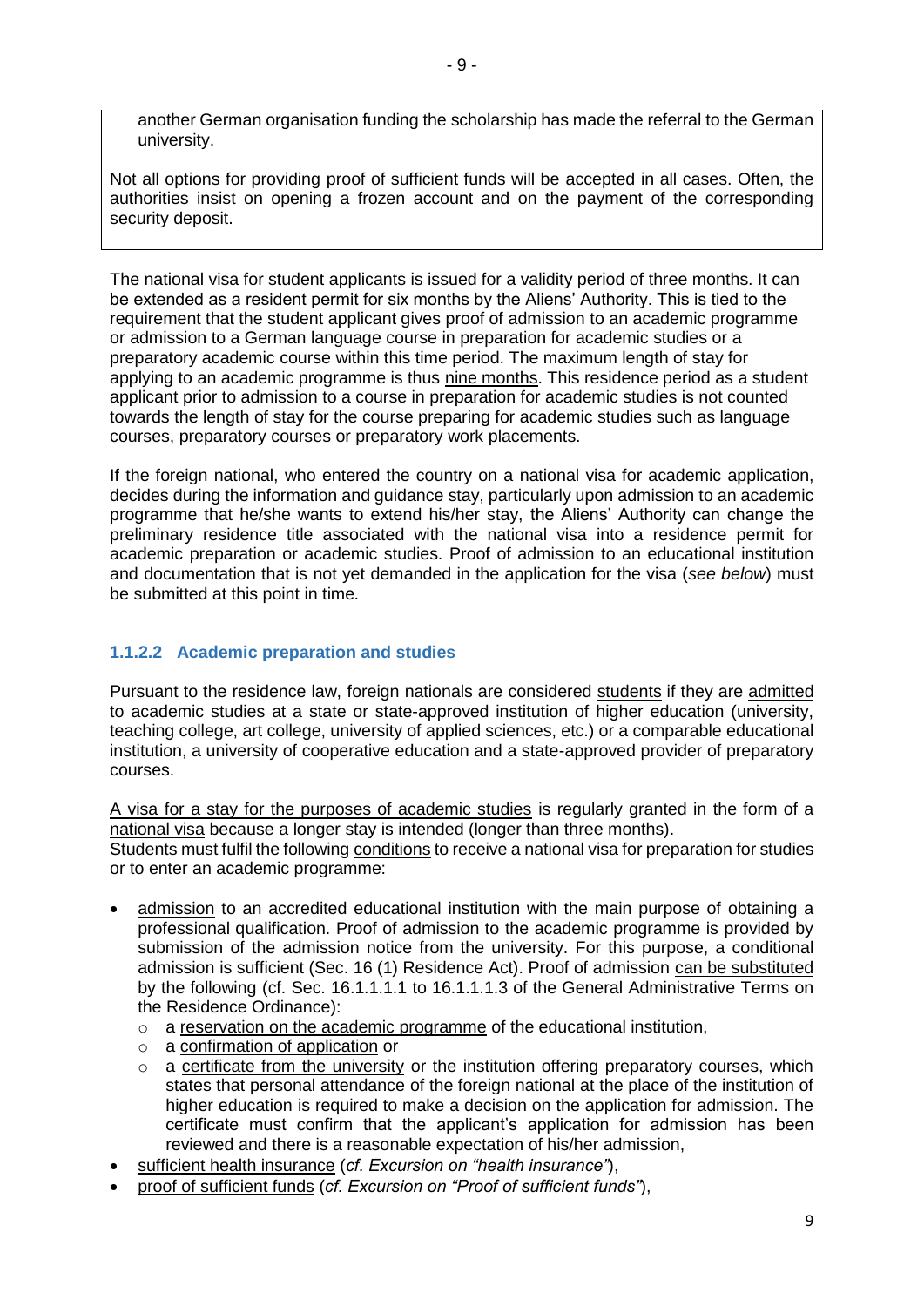- Proof of skills in the language of education; this is not required if the language skills have already been considered in the admission decision or if they are to be attained through measures in preparation of the studies (Sec. 16 (1) Residence Act),
- for underage students: permission from the person(s) having the care and custody over the applicant, and
- if applicable, proof of studies completed to date.

The German residence law provides that the visa (and later the residence permit) for purposes of academic studies is issued by way of a discretionary decision. However, the European Court of Justice determined in its judgement of 10/09/2014 in the Alaya case (C-491/13) that a student visa must be issued if the conditions for the issuance set forth in the "EU Student Directive" (2004/114/EC) are fulfilled. In that case, therefore, a right to the issuance of a student visa is established.

The national visa for the purpose of a study visit can be issued

- with a validity period of three months,
- **or** with a validity period of one year if the Aliens' Authority was involved in the visa process (*cf. 1.2*).

If the stay is financed by a scholarship, the validity period of the visa must regularly be set according to the term of the scholarship, provided that it does not exceed one year.

## <span id="page-9-0"></span>**1.1.2.3 Exercise of gainful employment: scientific work**

Foreign (visiting) academics require a national visa for entering the country for a planned scientific stay of more than three months in the federal territory *(exceptions: cf. 1)*. The visa is required, regardless of whether or not the agreement of the Federal Employment Agency is necessary for a residence title to exercise gainful employment (*cf. Information on the legal framework conditions for the practice of gainful employment for foreign students and scholars)*.

(Guest) academics must provide the following documentation to receive a national visa:

- proof of a concrete job offer,
- proof of secured living expenses, e.g. by submission of an employment contract or scholarship approval *(see below)*,
- sufficient health insurance.

Living expenses are deemed secured if they can be financed without using public funds. Family allowance, children's allowance, child-raising allowance, parents' allowance or public funds that are based on contribution payments or that are granted to finance the stay (e.g. scholarships) remain outside of consideration in this regard.

The national visa for the purpose of a visiting academic stay is usually issued with a validity period of three months. Thereafter, the visa can be converted to a residence title for a longer term (residence permit).

## <span id="page-9-1"></span>**1.1.2.4 Research purposes**

According to Sec. 20 Residence Act, a visa can be granted for research purposes. This, however, does not apply to foreign nationals whose research work is part of their doctoral studies (Sec. 20 (7) no. 4 Residence Act).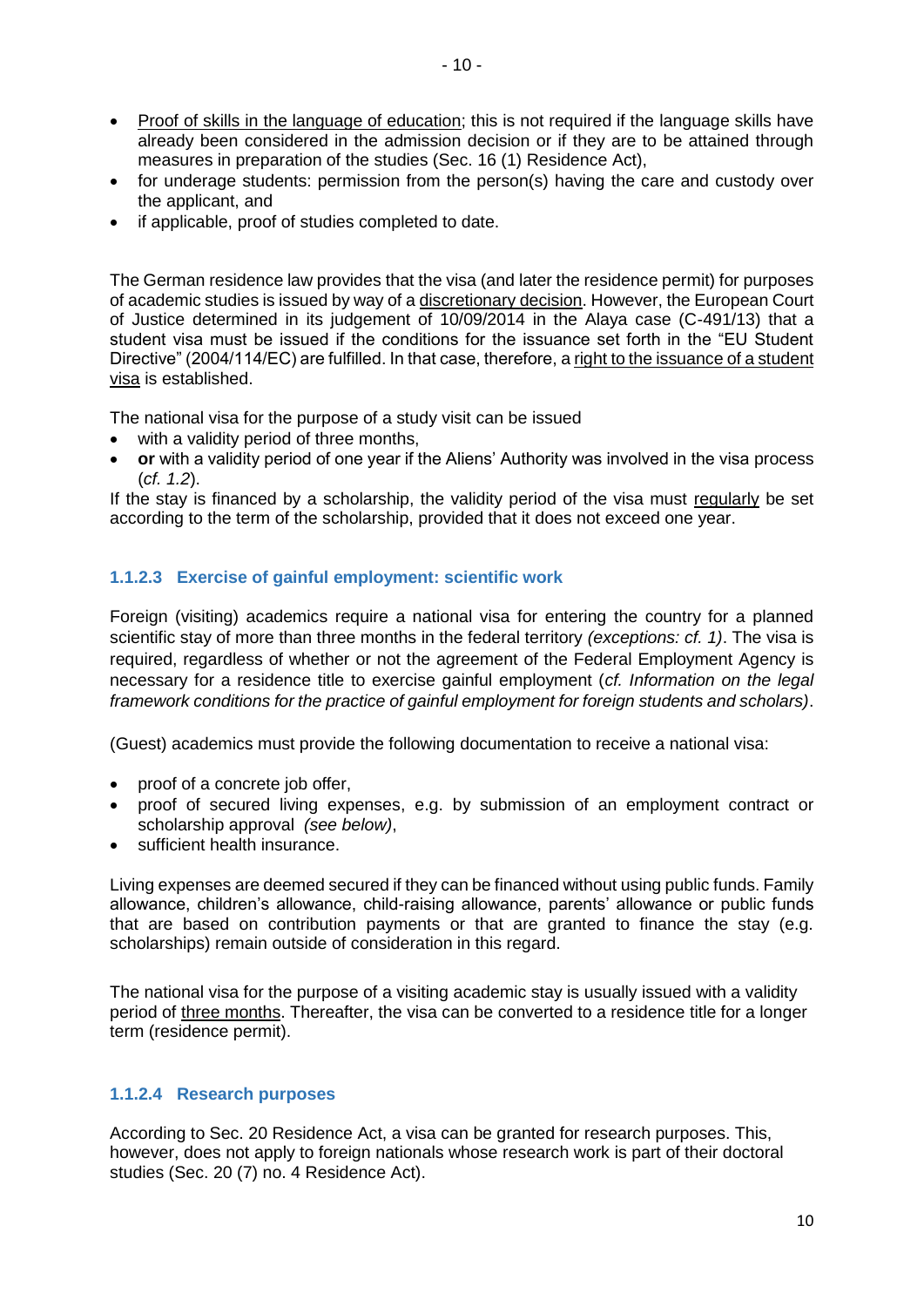To apply for a visa, researchers must submit the following documents:

- a valid hosting agreement for conducting a research project with a research institute,
- a statement from the research institute that it will assume the costs of public offices,
- proof of sufficient health insurance, and
- proof of secured living expenses.

The research institute must be accredited in Germany pursuant to Sec. 20 (1) Residence Act so that the special admissions procedure for researchers in Germany will be conducted. The accreditation is granted to public or private institutions on request if they conduct research in the country (Sec. 38a (1) Residence Ordinance). The application can be filed in writing to the Federal Office for Migration and Refugees (BAMF). The Office publishes the list of accredited research institutes online at [www.bamf.de](http://www.bamf.de/) (Sec. 38e Residence Ordinance).

The research institute must undertake in writing to assume the costs that would be incurred by public offices for up to six months after the end of the hosting agreement for the foreign researcher's living expenses in the case that the stay is impermissible or deportation is ordered (Sec. 20 (1) Residence Act). This can be dispensed with if the work in the research institute is predominantly financed by public funds or if a special public interest is held in the research project (Sec. 20 (2) Residence Act).

According to Sec. 2 (3) sent. 6 Residence Act, the living expenses for the stay for research purposes are deemed secured if the researcher has a monthly sum available that amounts to two-thirds the reference value in the definition of Sec. 18 SGB IV [Social Security Code, Book IV]. At this time, this is equal to a monthly sum of €1,984 in the old federal states and a sum of €1,773 per month (2017) in the new federal states.

If the stay serves for research purposes, a certain measure of EU-wide mobility is permitted. Someone who is admitted in a different Member State of the EU according to the provisions of the EU Researcher Directive, can receive a visa to conduct parts of his/her research project in Germany. If the period of the stay is longer than three months, the stay in Germany must be hosted by an accredited research institute (*see above)* with which a hosting agreement has been agreed. Anyone, who works in a signatory state of the Schengen Agreement can enter Germany without a visa and apply for any residence permit that may be required. For a period of three months within twelve months, gainful employment is also permitted without a visa *(cf. 1)*. Even if a visa were necessary for entering the country based on the researcher's nationality, this is waived if he/she otherwise works in a signatory state of the Schengen Agreement or if the gainful employment does not extend beyond three months.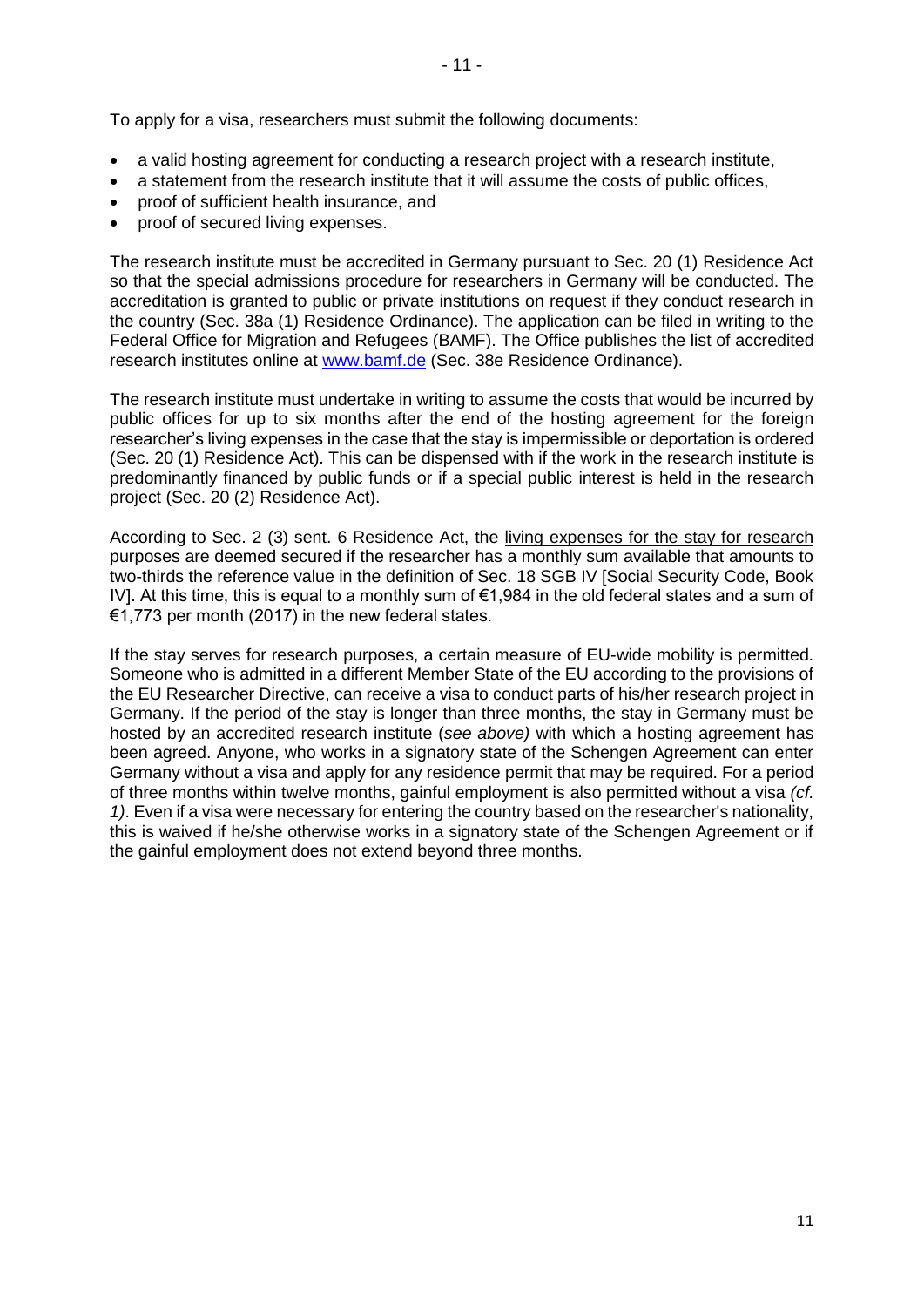## <span id="page-11-0"></span>**1.2 Agreement of the Aliens' Authority on the issuance of visas**

If a visa requirement applies, a visa according to Sec. 31 Residence Ordinance generally requires prior approval from the Aliens' Authority if the stay is expected to last longer than 90 days, if the foreign national intends to take up gainful employment, or if the foreign national's data must be transferred to national security authorities.

The Aliens' Authority at the planned place of the stay is responsible in this regard. The approval in the case of a security check is deemed granted if the Aliens' Authority does not object to the issuance of the visa within 10 days after the query was transmitted (no-response period). If visas for academic study or research purposes are not already exempt from approval *(see below)*, the no-response period is three weeks and two working days.

There are some exceptions from this mandatory agreement, however. The following are exempt from agreement:

- foreign nationals, who have been recommended for studies by a German research organisation or a German public office and who receive a scholarship in relation to this office in Germany (Sec. 34 sent. 1 no. 3 Residence Ordinance). Thus, besides scholarship holders, whose scholarships are funded with public resources, there are also those whose scholarship is received from private sponsors for example, who are exempt from the agreement if said conditions are fulfilled.
- Academics, who are referred by German research organisations or a German public office for a research activity and receive a publicly financed scholarship in this context (Sec. 34 no. 1 Residence Ordinance);
- visiting academics, teaching staff, academic employees, engineers and technicians in the team of a visiting academic, if they begin work upon an invitation from the university or a research institute of public law or such that are primarily financed from public resources (Sec. 34 sent. 1 no. 2 Residence Ordinance);
- researchers, who have made a hosting agreement with a research institute recognised by the BAMF [Federal Office for Migration and Refugees] (Sec. 34 sent. 1 no. 4 Residence Ordinance);
- spouses or civil partners accompanying and following the applicant on his/her stay, as well as underage, unmarried children of this group of people (Sec. 34 sent. 3 Residence Ordinance)
- Under certain conditions: graduates of German schools abroad and of schools abroad subsidised by German funding (Sec. 34 sent. 1 no. 5-7 Residence Ordinance).

For all other groups of people, the agreement from the Aliens' Authority is obtained first in the process described above, so that the issuance of the visa may take a little longer.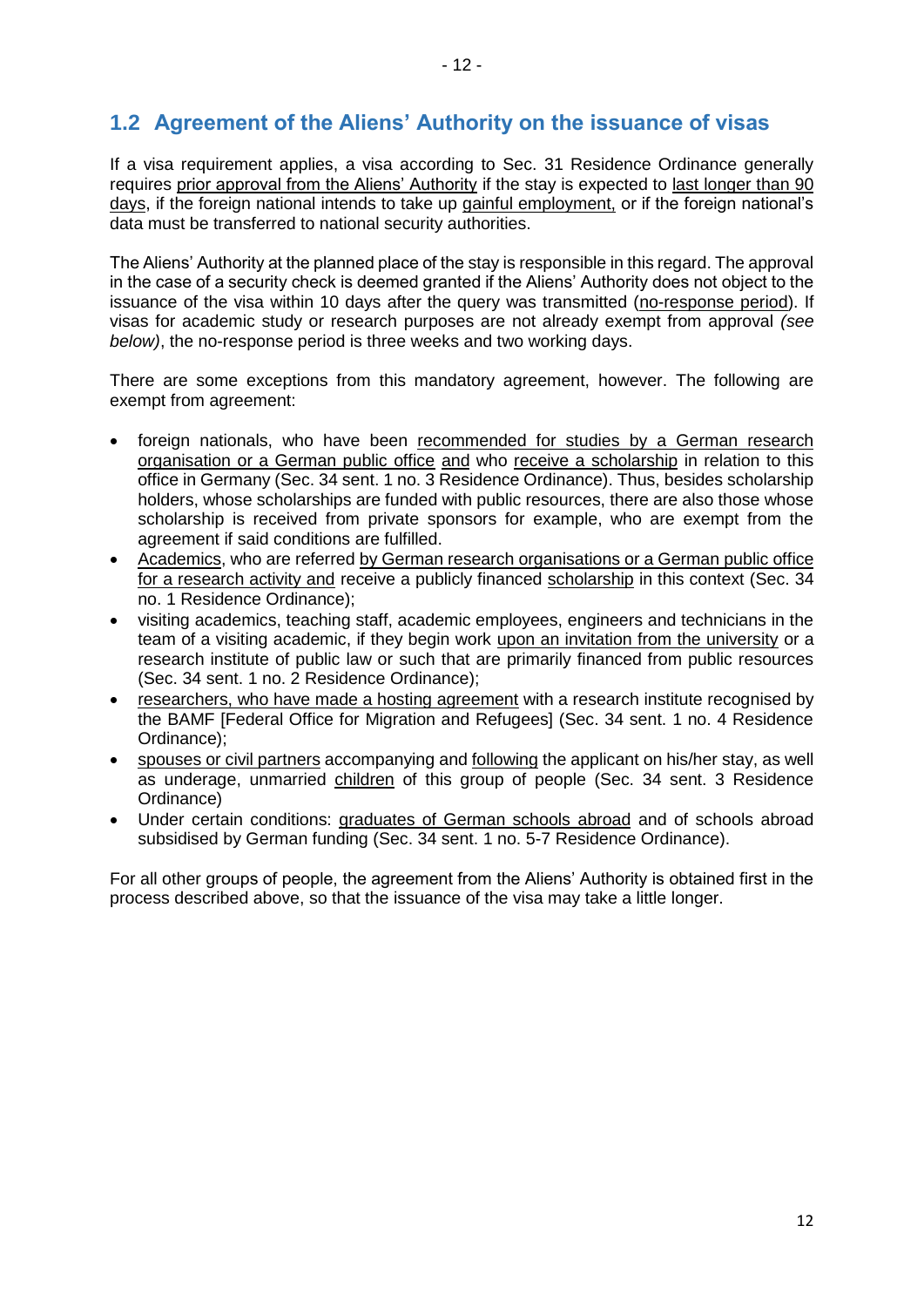# <span id="page-12-0"></span>**2 Arrived in Germany: Apply for a residence permit?**

Citizens of the EU, the EEA and Switzerland do not require a residence permit; they are merely subject to the general obligation to register with the residents registration office in the same way that applies to Germans as well. The registration must be entered within the first few days or weeks after arrival depending on the local regulations.

If foreign nationals from third countries plan a stay beyond the validity period of the visa, this stay must be approved. This requires a residence permit. Foreign nationals, who have entered the country on a national visa and plan a longer stay, must have the preliminary permit to enter and reside in the country changed **before it expires** into a permit granting permission for a (longer) stay in the country (or another title for a longer term).

Also, foreign nationals, who are permitted to enter the country without a visa, must apply for a residence permit within three months if they intend to stay for longer than three months.

The local Aliens' Authority in Germany is responsible for granting and, if applicable, extending the residence titles for all non-EU nationals.

The Residence Act recognises the following residence titles for longer terms:

- the limited residence permit (Sec. 7 Residence Act),
- the unlimited permanent residence permit (Sec. 9 Residence Act),
- the unlimited permission for permanent residence in the EU (Sec. 9a Residence Act),
- the residence title for qualified trained workers seeking jobs that is limited to six months (Sec. 18c Residence Act),
- the limited EU Blue Card (Sec. 19a Residence Act).

Foreigners from third countries, who are holders of a valid long-term residence title issued by one of the signatory states of the Schengen Agreement, can move freely within the sovereign territory of the other Schengen states for up to three months based on this document and a valid travel document.

### **Excursion: The electronic residence title (eAT)**

The residence titles granted by the Aliens' Authorities (resident permit, permanent residence permit, permanent residence in the EC, etc.) used to be added into the passport as a sticker.

With effect from 1 September 2011, the "electronic residence title" in the format of a credit card with additional electronic features was introduced. Since the manufacturing process is more elaborate and takes longer, applications should be filed at a very early stage, before the residence title expires or the visa-free short-term stay ends. The fees for the initial issuance of a residence permit with a validity period of up to one year currently amount to €100. The fees for certain groups of people, such as students or academics with scholarships from public funds are intended to be waived (Sec. 52 Residence Ordinance).

The cardholder's biometric details (photo, fingerprints), collateral clauses on the residence title and personal data are stored on a chip. The chip also contains an electronic proof of identity.

The eAT is also used for certificates concerning a right of residence (residence card for citizens of third states, family members of EU nationals and certificates concerning the right to permanent residence for EU citizens), which used to be issued as separate documents in paper format in the past.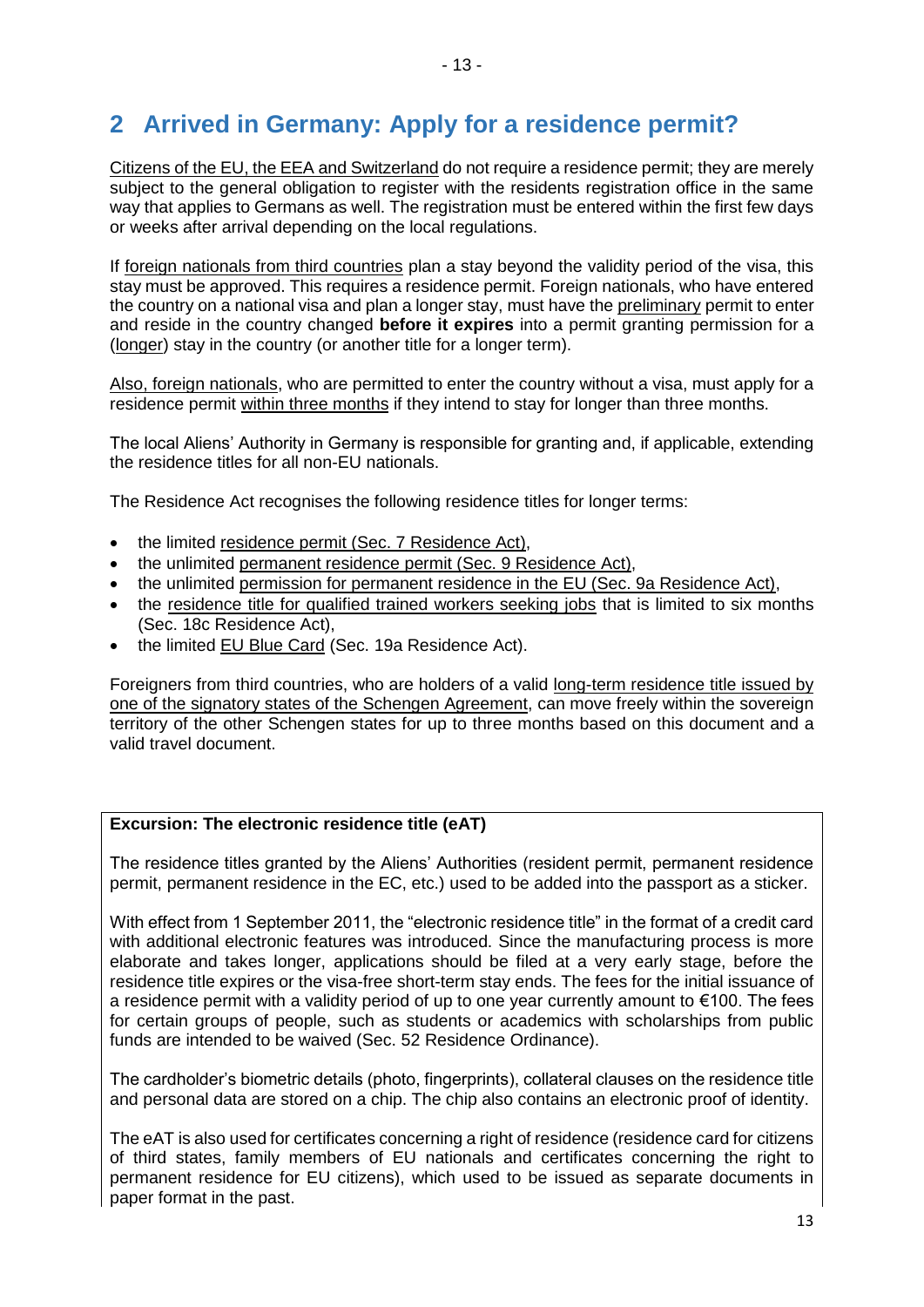More information about the electronic residence title can be found, in particular on the website of the Federal Office for Migration and Refugees [\(www.bamf.de\)](http://www.bamf.de/).

## <span id="page-13-0"></span>**2.1 The residence permit**

The residence permit is granted for a limited term. It can be made subject to conditions and be extended. The validity period depends on the purpose of the stay. The law differentiates in particular between the following purposes:

- education (academic studies, language courses, school attendance, other education, search for employment after studies);
- gainful employment (employment, self-employed work and job seeking);
- reasons recognised under international law, humanitarian or political reasons;
- family reasons (e.g. subsequent immigration of spouse or children);
- special rights to residence (e.g. for formerly German nationals)

## <span id="page-13-1"></span>**2.2 The various purposes of residence in particular**

The following description discusses the purposes of stays for education, gainful employment and family reasons in more detail, as these represent the typical purposes of stays for students and (visiting) academics.

### <span id="page-13-2"></span>**2.2.1 Residence for the purposes of studies**

A residence permit for the purpose of academic studies can be granted for applying to an academic programme, to attend courses in preparation for studies and for studies at a state or state-approved university or comparable educational institution. Furthermore, a residence permit can also be granted only for attending a language course without further intention of studying as the case may be.

Should the three months during which the visa to apply for an academic programme is valid have not been long enough to obtain comprehensive guidance, a resident permit for application to an academic programme can be issued. The conditions for a stay as a student applicant are the same ones as for the issuance of a visa for the purpose of applying to an academic programme *(cf. 1.1.2.1).* If the foreign national who entered the country on a national visa for academic application decides during the information and guidance stay to study in Germany, in particular upon admission to an academic programme, the Aliens' Authority can convert the preliminary residence title associated with the national visa into a resident permit for academic preparation or studies. Proof of admission to an educational institution and documentation that is not yet demanded in the application for the visa must be submitted at the latest at this point in time at the latest*.*

The duration of the stay for student applicants is limited to a total of nine months (three-month visa + max. six-month resident permit).

The validity period of the resident permit is not to exceed two years for measures in preparation for academic studies – such as attendance of preparatory courses or a language course in preparation of studies. A resident permit for measures in preparation for academic studies can be extended to a resident permit for academic studies.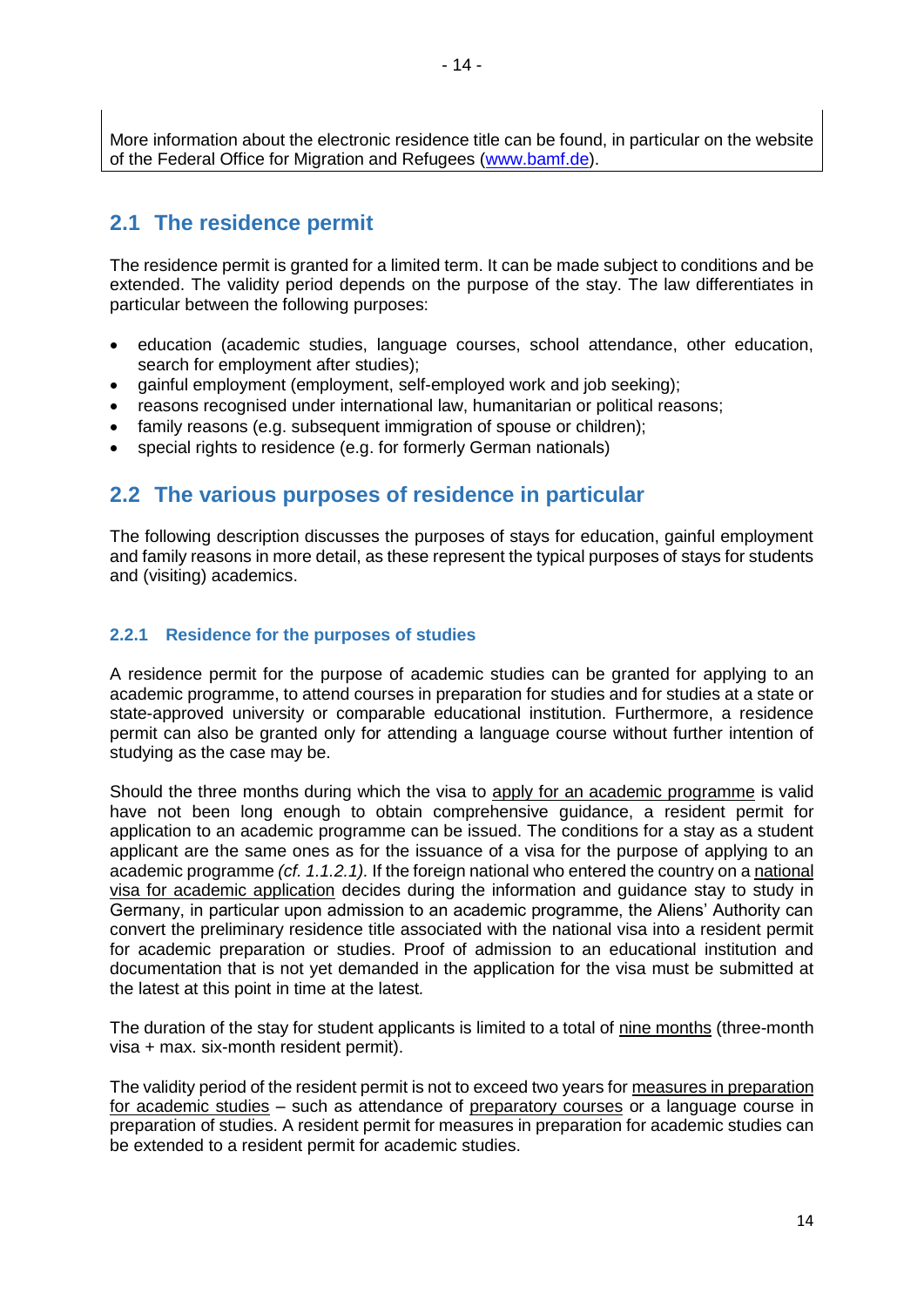To obtain a resident permit for academic studies, admission to a university, sufficient health insurance and sufficient funds for academic studies must be proven – in the same way as for

the visa *(cf. 1.1.2.2)*. The validity period of the resident permit is at least one year and is not to exceed two years. It can be extended for at least one year respectively up to a maximum of two years, if the purpose of the stay has not been fulfilled yet but if this is still possible within an appropriate time period. The extension of the resident permit is thus made dependent on a proper schedule of studies. Furthermore, a resident permit can even be revoked if the studies are not successful. It must be noted that the resident permit needs to be extended before the expiration of the respective validity period. In the case of an absence from Germany for more than six months (e.g. during a phase of studies abroad or a longer period of field research), the resident permit will expire if no certificate concerning an extended period for re-immigration was issued by the Aliens' Authority.

The EU Student Directive enables third-country foreign nationals, who hold a residence title for the purpose of academic studies that was issued by another EU Member State, to obtain a resident permit in Germany for the same purpose. The condition for this is that the foreign national is obligated within the scope of his academic programme in Europe to complete a part of his/her studies in another European country or that he/she wants to continue or supplement his/her studies in Germany, which were already started in another Member State. For this purpose, the student needs to participate in an exchange programme of the European Union or he/she must have been admitted to as a student in the state of the (first) place of studies for at least two years.

Based on a new EU Directive<sup>1</sup>, which must be implemented by May 2018, further simplification procedures will be introduced for students and researchers from non-EU States. For example, for semesters abroad in other EU States, it is no longer required to apply for a visa before applying and – within the scope of EU programmes or university and college partnerships – a separate resident permit is not required either.

## <span id="page-14-0"></span>**2.2.2 Residence for the exercise of gainful employment: academic work**

Anyone, who comes from a third country and wants to take up gainful employment in Germany, requires a resident permit that permits the exercise of gainful employment (Sec. 18 Residence Act). It is likewise issued by the Aliens' Authority but the Federal Employment Agency must agree to the employment in many cases. This is an internal process of the authorities, so that the Aliens' Authority is the only point of contact for the applicant. If in doubt, it is recommended to also consult the information on legal working conditions for advice *(cf. DAAD information leaflet "Information on the legal framework conditions on gainful employment for foreign students, university graduates, scientists and other academics")*.

The resident permit for the exercise of gainful employment does not require approval pursuant to Sec. 5 of the Employment Ordinance if work as a (visiting) academic is concerned. To obtain the resident permit, the (visiting) academic – as is also the case for a visa for a stay as a visiting academic – must prove a concrete job, sufficient health insurance and secured living expenses (employment contract, scholarship).

The validity period of the resident permit can be at most up to three years on initial issuance and extension; primarily, however, this depends on the planned duration of employment. The maximum validity period may only be fully utilised by the Aliens' Authority if the purpose of the stay (working as a visiting academic) is expected to continue even after the expiration of the limited resident permit.

**.** 

 $1$  Directive on the conditions for immigration and residence of third-country citizens for purposes of research or studies, completion of a work placement, participation in a volunteer service, student exchange programmes or educational projects, and the working as an au-pair (new version)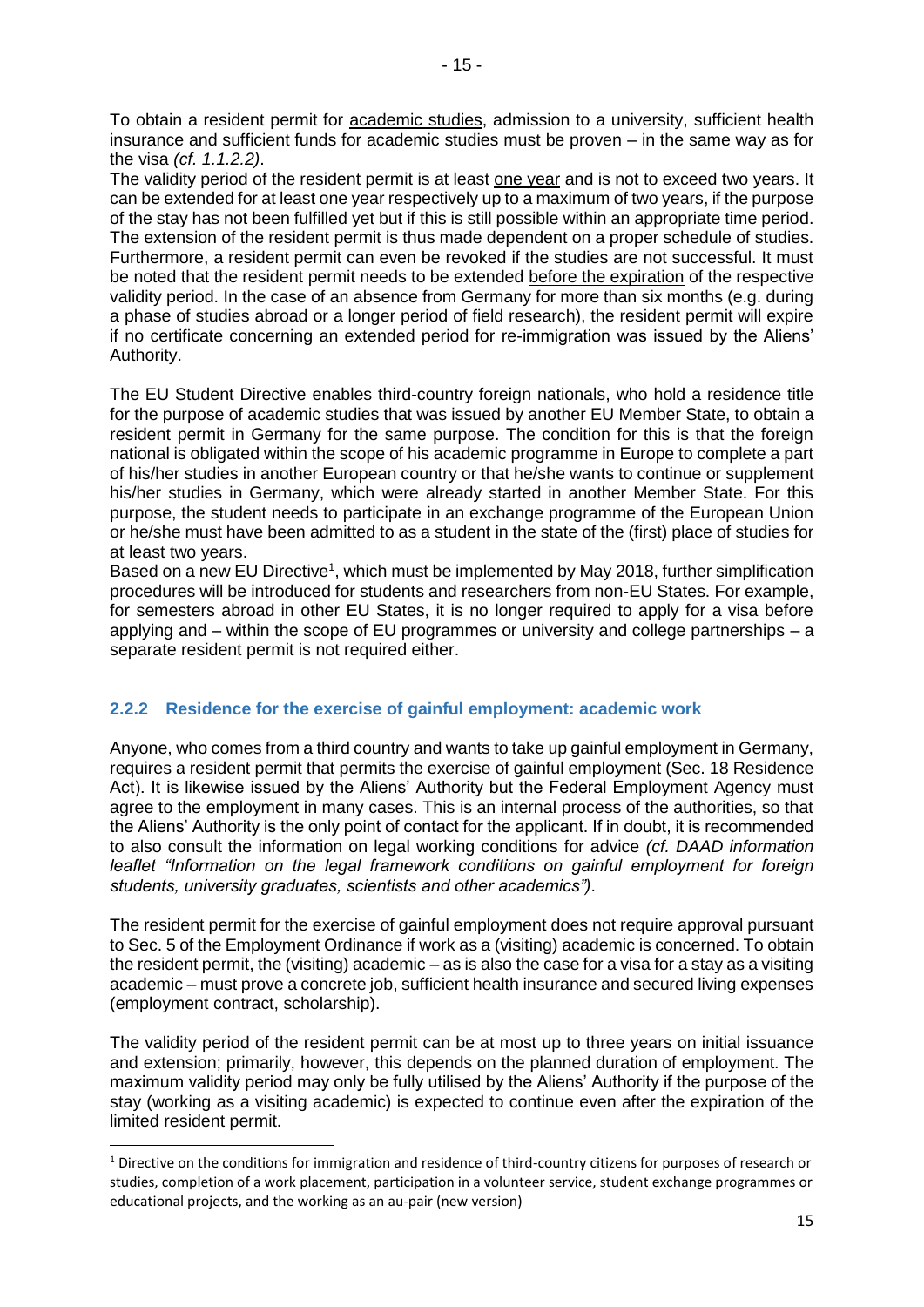### <span id="page-15-0"></span>**2.2.3 Residence for research purposes**

The resident permit for research purposes (Sec. 20 Residence Act) does not require the agreement of the Federal Employment Agency according to the EU Researcher Directive.

The resident permit for research purposes is granted for at least one year. If the research project requires a shorter period of time, however, the validity period will be limited to the duration of the research project.

## <span id="page-15-1"></span>**3 Can the family follow later?**

Spouses and underage, unmarried children of a foreign national from a third country can obtain a resident permit for family reasons. The person whom family members intend to follow must stay in Germany legally, i.e. he/she must hold a valid residence title. In addition, sufficient residential space must be available for the family. Lastly, the family's living expenses must be secured: the residence permit for family reasons can be refused if the person whom family members intend to follow is reliant on welfare benefits for the sustenance of the family. For the calculation of the family's financial requirements, the current standard rates used are those of the "Unemployment Benefits II" pursuant to the second book of the Social Security Code (SGB II); rent and ancillary costs will be added in any case, as will the costs for health and nursing care insurance. The family's financial requirement that is calculated this way is compared to their income, which also takes any scholarships into consideration. Living expenses are deemed secured if the income is at least as much as the financial requirement.

Special regulations apply to family members of EU and EEA citizens: The Directive on the General Freedom of Movement for EU Citizens grants family members (spouses and children below the age of 21 years) of EU and EEA citizens a right of residence, even if the family members do not have the nationality of an EU or EEA Member State. Whether or not a visa is required for entering the country is dependent on the regulations that apply to people with the respective nationality, unless they hold a valid residence title of another Member State of the EU or the EEA (*cf. 1*).

These family members of EU and EEA citizens, who are nationals of a third country, are issued a resident card for family members of EU citizens by the authorities(Sec. 5 (1) EU Freedom of Movement Directive). Any proof of the conditions for the spouse's freedom of movement being established can be submitted to the competent residents' registration office.

## <span id="page-15-2"></span>**3.1 Subsequent immigration of spouses**

Subsequent immigration of spouses is permitted if the foreign national from a third country whom the spouse follows

- holds a permanent residence permit.
- holds a permit for permanent residence in the EC *(cf. Excursion on "European" residence titles)*,
- holds a residence permit for research purposes,
- has held a residence permit for at least two years for which the extension or conversion into a permanent residence permit is not excluded,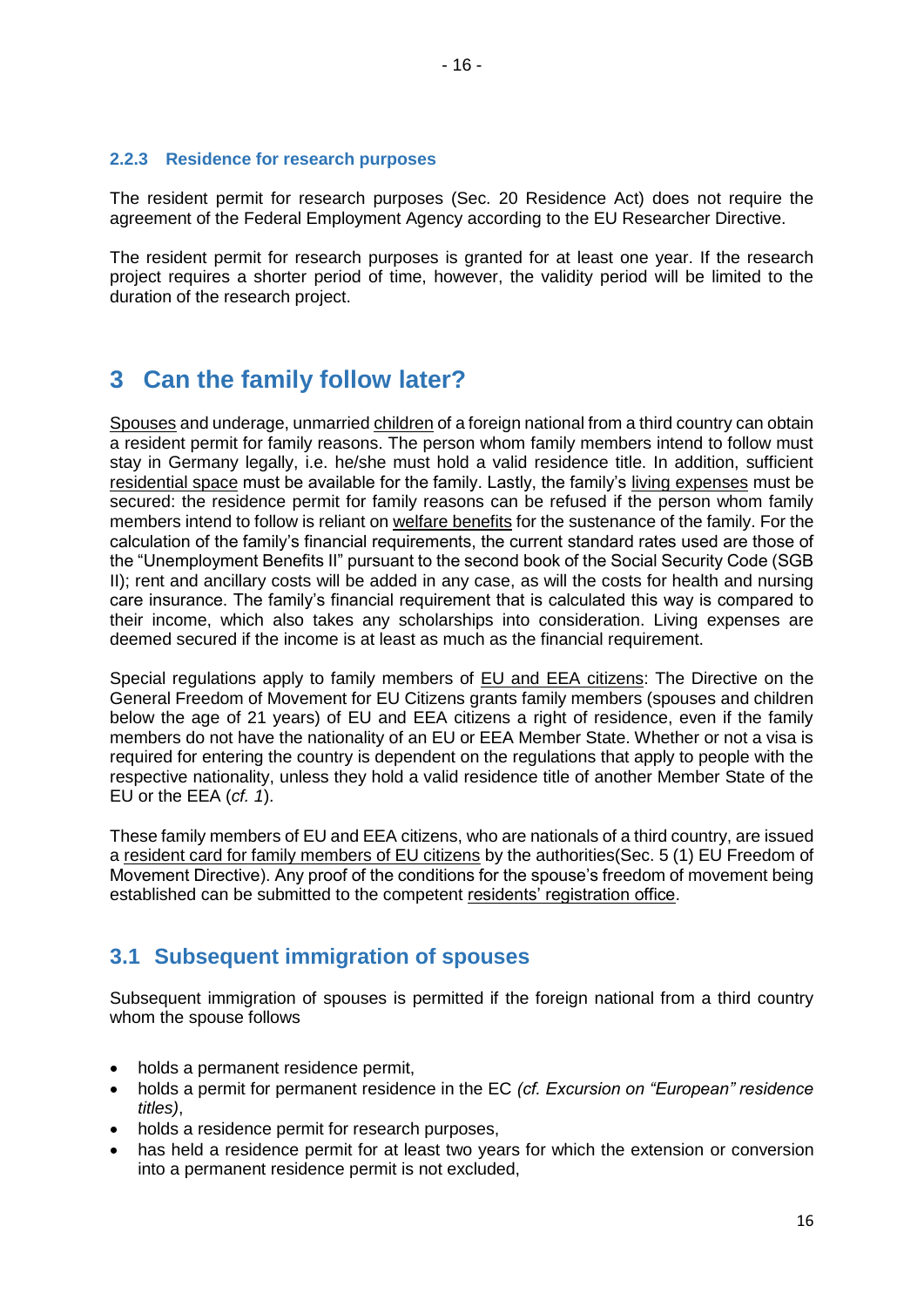- holds a resident permit pursuant to Sec. 38a Residence Act *(cf. Excursion on "European" residence titles)* and the marriage was established prior to this (in another EU Member State),
- holds a residence permit, the marriage was already established prior to this, and the duration of the stay is expected to be longer than one year (these two conditions can be waived by a discretionary decision for as long as a residence permit is held), **or**
- he/she holds an "EU Blue Card" (Sec. 19a Residence Act).

The spouse immigrating subsequently must be able to communicate in German at least in a rudimentary way. Furthermore, both spouses must have reached the age of 18. Spouses of researchers and holders of a permanent residence permit for highly qualified people (*cf. 4.2)* and of people with the legal standing of a person entitled to a long-term stay in another Member State of the EU *(c. Excursion on "European" residence titles)* do not have to fulfil these conditions. Spouses of holders of an "EU Blue Card" do not have to prove any language skills. The proof of language skills is waived in other respects, e.g. if the spouse is not entitled to participate in an integration course pursuant to Sec. 44 Residence Act (this applies for example, if the stay is only of a temporary nature, as is the case for many students and visiting academics – and thus their spouses, too) or if the foreign national may enter Germany without a visa for longer stays by virtue of his/her nationality *(cf. 1)*.

## <span id="page-16-0"></span>**3.2 Subsequent immigration of children**

Underage, unmarried children, who have not reached the age of 16, receive a resident permit if both parents or the parent with sole custody rights hold a residence title and the child relocates the centre of his/her life to Germany together with his/her parents. Underage, unmarried children, who have reached the age of 16, receive a residence permit if they – in addition to the aforementioned conditions – have command of the German language or if it seems assured that integration will be easily possible.

# <span id="page-16-1"></span>**4 Staying in Germany?**

## <span id="page-16-2"></span>**4.1 After the completion of studies – working in Germany**

For university graduates, meaning foreign nationals who have successfully completed their university studies in Germany (e.g. with a Bachelor's or Master's degree or a doctorate degree), the resident permit can be extended for up to 18 months to find employment. During this time, gainful employment is permitted without restrictions. The job found for reason of which a residence permit for the purpose of employment (Sec. 18 Residence Act) can be granted must be appropriate to the qualification of a university graduate *(cf. DAAD information leaflet "Information on the legal framework conditions of gainful employment for foreign students, university graduates, researchers and other academics")*. If such a job is found, a residence permit for the exercise of gainful employment can be issued.

## <span id="page-16-3"></span>**4.2 Unlimited right of residence: the permanent residence permit**

The permanent residence permit is an unlimited residence title. This residence title is unlimited in time and region, and may only be provided with a collateral clause in special cases that are stipulated by law.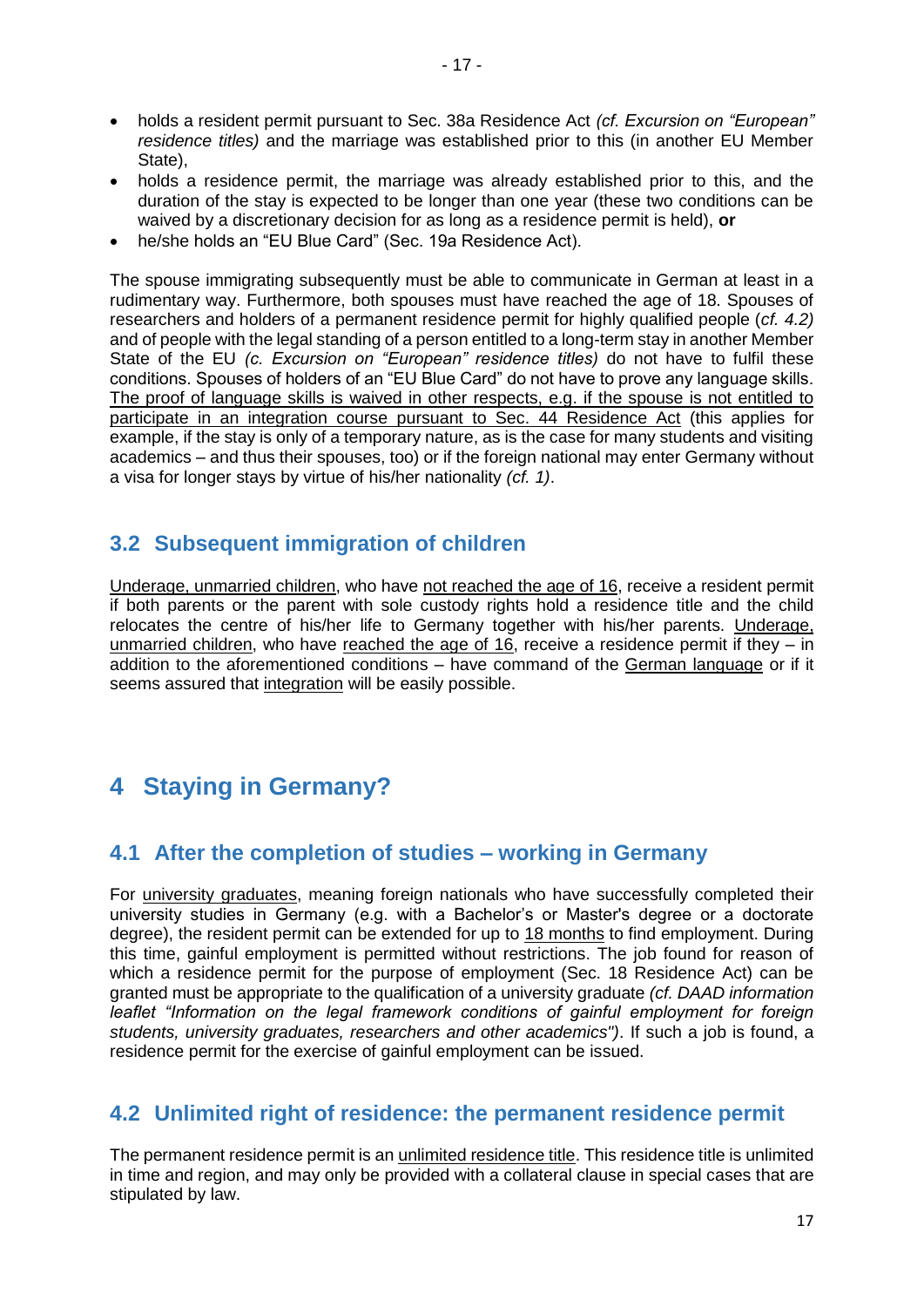The permanent residence permit automatically entitles the holder to exercise gainful employment.

This residence title can be issued regularly if the foreign national, who has held a residence permit for five years, has secured his/her living expenses and has sufficient residential space for himself/herself and his/her family. In addition, he/she must have paid the mandatory or voluntary contributions to the statutory pension insurance for at least 60 months, have sufficient German language skills, and have knowledge of the legal and social order as well as living conditions in the national territory, and he/she must be permitted to hold employment (insofar as he/she is an employee). Furthermore, no reasons relating to public security and order may oppose the grant of the permit (Sec. 9 (2) Residence Act).

Graduates of German universities can receive a permanent residence permit at an earlier time if they have held a residence title for employment for two years (besides fulfilling the regular conditions), hold a job that is appropriate to the degree, and have paid the mandatory or voluntary contributions to the statutory pension insurance for at least 24 months (Sec. 18b Residence Act).

Holders of an EU Blue Card can likewise receive a permanent residence permit at an earlier time if they have exercised a qualified profession for at least 33 months (besides fulfilling the regular conditions), and have paid the mandatory or voluntary contributions to the statutory pension insurance during that period. The period is shortened to 21 months if German language skills of level B1 are proven (Sec. 19a (6) Residence Act).

Highly qualified employees can receive a permanent residence permit immediately if the integration prognosis is positive (Sec. 19 Residence Act).

Highly qualified persons are considered to be:

- academics with special expertise (professors and institute directors), and
- teaching staff and academic employees with high-level function (head of academic project and working groups).

The permanent residence permit therefore opens the prospect of permanent residence to foreign university graduates, academics and scientists.

### **Excursion: "European" residence titles**

The conditions for inner-European mobility for citizens of third countries, who are entitled to permanent residence, have been improved through the introduction of two "European resident titles" in the year 2007.

For this purpose, the permit for permanent EU residence (Sec. 9a Residence Act) was introduced for one thing, whereby foreign nationals with third-country citizenship are given a permanent outlook in Europe. The permit for permanent EU residence is granted under similar – but not identical – conditions as the permanent residence permit, but there are no special rules for highly qualified persons. Instead, the permit for permanent EU residence includes the right to move onward to another Member State, where the holder of the "German" permit for permanent residence in the EU must be granted a permit according to the national law of the respective Member State.

The "counterpart" is a permanent residence permit pursuant to Sec. 38a. The "residence permit for holders of long-term residence permits in other Member States of the European Union" is